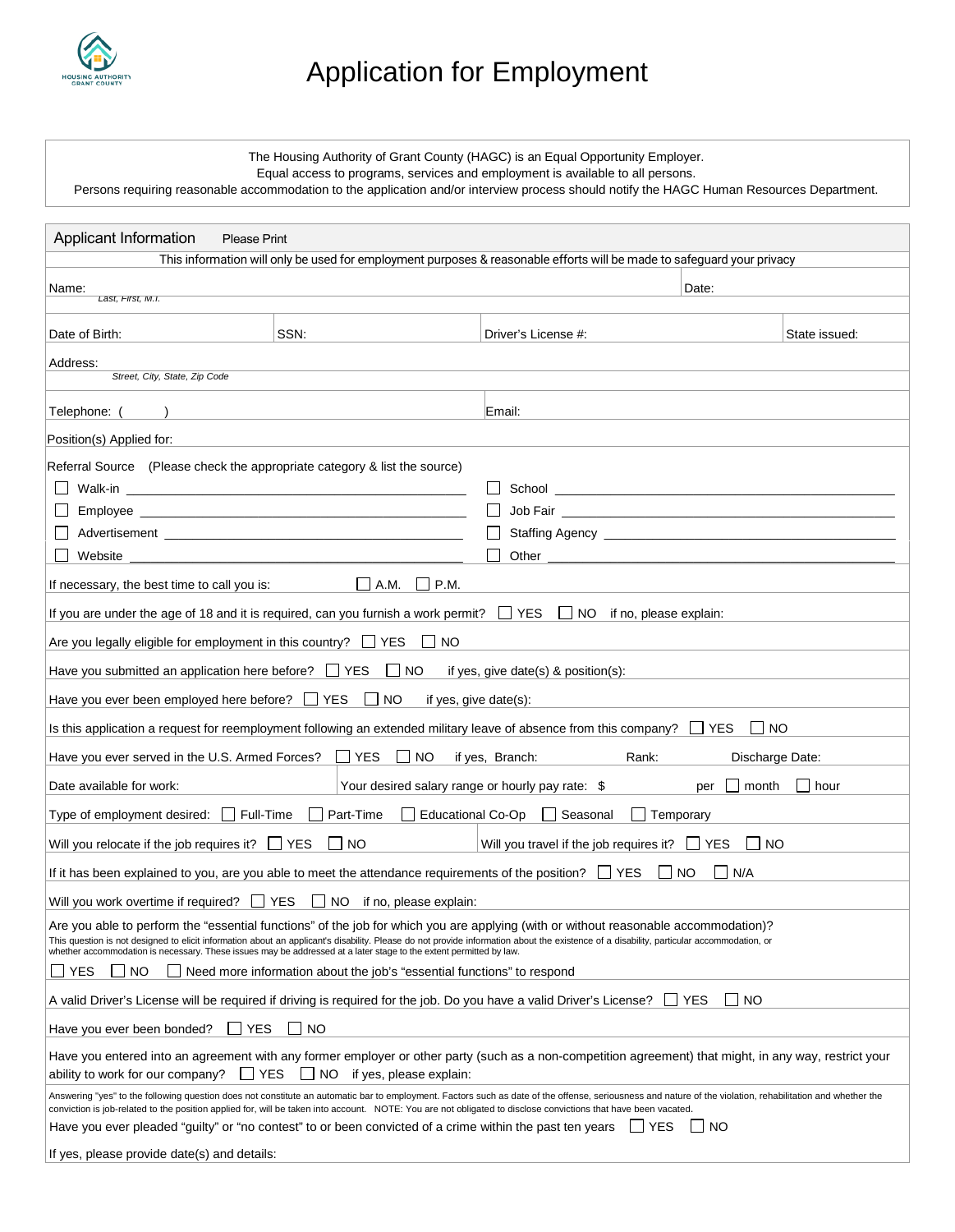

| <b>Employment History</b><br>Starting with your most recent employer, provide the following information |                           |                                 | (use additional pages if necessary) |
|---------------------------------------------------------------------------------------------------------|---------------------------|---------------------------------|-------------------------------------|
| Employer:                                                                                               |                           | Telephone:                      |                                     |
| Address:                                                                                                |                           |                                 |                                     |
| Street, City, State, Zip Code                                                                           |                           |                                 |                                     |
| Immediate Supervisor:                                                                                   |                           | May we contact for a reference? | $\square$ NO<br>$\Box$ YES          |
| Your Job Title:                                                                                         | Dates Employed:           |                                 | to                                  |
| Reason for Leaving:                                                                                     | <b>Starting Salary \$</b> |                                 | Ending Salary \$                    |
| Job Responsibilities:                                                                                   |                           |                                 |                                     |
| What did you like most about your position?                                                             |                           |                                 |                                     |
| What did you like least about your position?                                                            |                           |                                 |                                     |
| Employer:                                                                                               |                           | Telephone:                      |                                     |
| Address:                                                                                                |                           |                                 |                                     |
| Street, City, State, Zip Code                                                                           |                           |                                 |                                     |
| Immediate Supervisor:                                                                                   |                           | May we contact for a reference? | $\Box$ YES<br>$\square$ NO          |
| Your Job Title:                                                                                         | Dates Employed:           |                                 | to                                  |
| Reason for Leaving:                                                                                     | Starting Salary \$        |                                 | Ending Salary \$                    |
| Job Responsibilities:                                                                                   |                           |                                 |                                     |
| What did you like most about your position?                                                             |                           |                                 |                                     |
| What did you like least about your position?                                                            |                           |                                 |                                     |
| Employer:                                                                                               |                           | Telephone:                      |                                     |
| Address:                                                                                                |                           |                                 |                                     |
| Street, City, State, Zip Code                                                                           |                           |                                 |                                     |
| Immediate Supervisor:                                                                                   |                           | May we contact for a reference? | $\Box$ YES<br>$\Box$ NO             |
| Your Job Title:                                                                                         | Dates Employed:           |                                 | to                                  |
| Reason for Leaving:                                                                                     | Starting Salary \$        |                                 | Ending Salary \$                    |
| Job Responsibilities:                                                                                   |                           |                                 |                                     |
| What did you like most about your position?                                                             |                           |                                 |                                     |
| What did you like least about your position?                                                            |                           |                                 |                                     |
| Employer:                                                                                               |                           | Telephone:                      |                                     |
| Address:<br>Street, City, State, Zip Code                                                               |                           |                                 |                                     |
|                                                                                                         |                           |                                 |                                     |
| Immediate Supervisor:                                                                                   |                           | May we contact for a reference? | $\square$ YES<br>$\Box$ NO          |
| Your Job Title:                                                                                         | Dates Employed:           |                                 | to                                  |
| Reason for Leaving:                                                                                     | <b>Starting Salary \$</b> |                                 | Ending Salary \$                    |
| Job Responsibilities:                                                                                   |                           |                                 |                                     |
| What did you like most about your position?                                                             |                           |                                 |                                     |
| What did you like least about your position?                                                            |                           |                                 |                                     |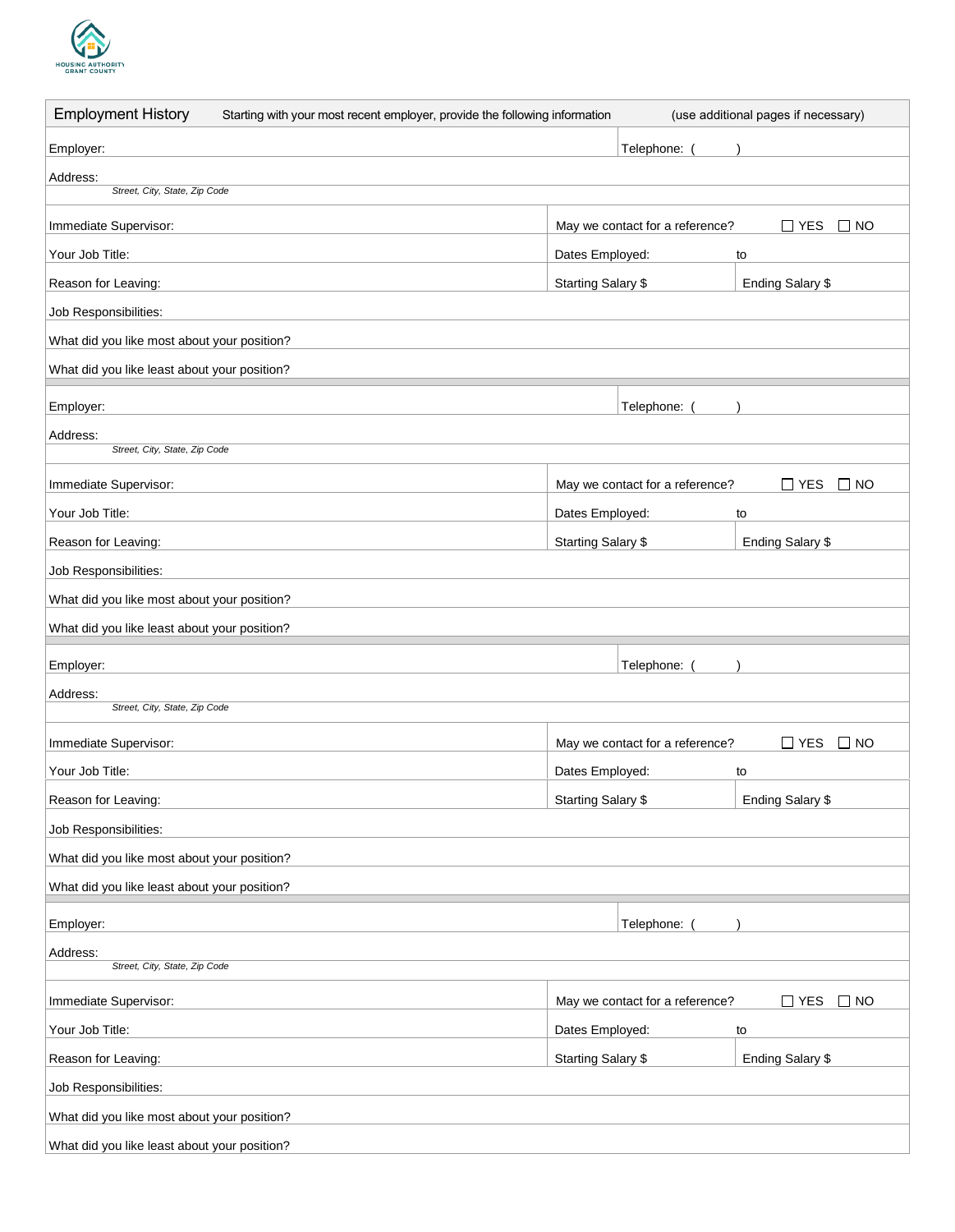

| <b>Employment History</b>                                                                                    | continued                                                                                                                                    | (use additional pages if necessary) |  |  |  |  |  |
|--------------------------------------------------------------------------------------------------------------|----------------------------------------------------------------------------------------------------------------------------------------------|-------------------------------------|--|--|--|--|--|
| Please explain any gaps in your employment, other than those due to personal illness, injury, or disability: |                                                                                                                                              |                                     |  |  |  |  |  |
|                                                                                                              |                                                                                                                                              |                                     |  |  |  |  |  |
|                                                                                                              |                                                                                                                                              |                                     |  |  |  |  |  |
|                                                                                                              | If not addressed on previous page, have you ever been fired or asked to resign from a job? $\Box$ YES $\Box$ NO if yes, please explain below |                                     |  |  |  |  |  |
|                                                                                                              |                                                                                                                                              |                                     |  |  |  |  |  |
|                                                                                                              |                                                                                                                                              |                                     |  |  |  |  |  |
|                                                                                                              |                                                                                                                                              |                                     |  |  |  |  |  |

| <b>Skills and Qualifications</b>                                                                                                                  |                                                                                                |       |  |  |                  |       | (use additional pages if necessary) |  |          |  |                                                                                                                                                                                                                                |       |
|---------------------------------------------------------------------------------------------------------------------------------------------------|------------------------------------------------------------------------------------------------|-------|--|--|------------------|-------|-------------------------------------|--|----------|--|--------------------------------------------------------------------------------------------------------------------------------------------------------------------------------------------------------------------------------|-------|
| Summarize any special training, skills, licenses and/or certifications that may assist you in performing the position for which you are applying: |                                                                                                |       |  |  |                  |       |                                     |  |          |  |                                                                                                                                                                                                                                |       |
|                                                                                                                                                   | Computer Skills (check the appropriate boxes. Include software titles and years of experience) |       |  |  |                  |       |                                     |  |          |  |                                                                                                                                                                                                                                |       |
|                                                                                                                                                   | Word Processing                                                                                |       |  |  |                  | Years |                                     |  | Internet |  |                                                                                                                                                                                                                                | Years |
|                                                                                                                                                   | Spreadsheet                                                                                    |       |  |  |                  | Years |                                     |  | Other    |  |                                                                                                                                                                                                                                | Years |
|                                                                                                                                                   | Presentation                                                                                   |       |  |  |                  | Years |                                     |  | Other    |  |                                                                                                                                                                                                                                | Years |
|                                                                                                                                                   | Email                                                                                          |       |  |  |                  | Years |                                     |  | Other    |  |                                                                                                                                                                                                                                | Years |
| Maintenance Skills (check the appropriate boxes and include years of experience)                                                                  |                                                                                                |       |  |  |                  |       |                                     |  |          |  |                                                                                                                                                                                                                                |       |
|                                                                                                                                                   | Painting                                                                                       | Years |  |  | Electrical       |       | Years                               |  |          |  | <b>Irrigation Systems</b>                                                                                                                                                                                                      | Years |
|                                                                                                                                                   | Power Tools                                                                                    | Years |  |  | Plumbing         |       | Years                               |  |          |  | Lifting __________<br>lbs                                                                                                                                                                                                      | Years |
|                                                                                                                                                   | <b>HVAC</b>                                                                                    | Years |  |  | Cleaning         |       | Years                               |  |          |  | <b>Other Community</b>                                                                                                                                                                                                         | Years |
|                                                                                                                                                   | Drywall                                                                                        | Years |  |  | Appliance Repair |       | Years                               |  |          |  | Other the contract of the contract of the contract of the contract of the contract of the contract of the contract of the contract of the contract of the contract of the contract of the contract of the contract of the cont | Years |
|                                                                                                                                                   | Carpentry                                                                                      | Years |  |  | Landscaping      |       | Years                               |  |          |  | Other the control of the control of the control of the control of the control of the control of the control of the control of the control of the control of the control of the control of the control of the control of the co | Years |

| <b>Educational Background</b><br>Starting with your most recent school attended, provide the following information |                    |                    |                 |                          |             |
|--------------------------------------------------------------------------------------------------------------------|--------------------|--------------------|-----------------|--------------------------|-------------|
| School (include city & state)                                                                                      | Years<br>Completed | Completed          |                 | <b>GPA</b><br>Class Rank | Major/Minor |
|                                                                                                                    |                    | $\Box$ Diploma     | $\square$ G.E.D |                          |             |
|                                                                                                                    |                    | $\Box$ Degree      | Other           |                          |             |
|                                                                                                                    |                    | Certificate        |                 |                          |             |
|                                                                                                                    |                    | $\Box$ Diploma     | $\Box$ G.E.D    |                          |             |
|                                                                                                                    |                    | $\Box$ Degree      | $\Box$ Other    |                          |             |
|                                                                                                                    |                    | $\Box$ Certificate |                 |                          |             |
|                                                                                                                    |                    | $\Box$ Diploma     | $\Box$ G.E.D    |                          |             |
|                                                                                                                    |                    | $\Box$ Degree      | Other           |                          |             |
|                                                                                                                    |                    | Certificate        |                 |                          |             |

| References                                                                                                                     |       |                     |           |       |                     |  |  |
|--------------------------------------------------------------------------------------------------------------------------------|-------|---------------------|-----------|-------|---------------------|--|--|
| List the information requested of three business/work references that are not related to you and are not previous supervisors. |       |                     |           |       |                     |  |  |
| If not applicable, list three school or personal references not related to you                                                 |       |                     |           |       |                     |  |  |
| Name                                                                                                                           | Title | Relationship to you | Telephone | Email | # of Years<br>Known |  |  |
|                                                                                                                                |       |                     |           |       |                     |  |  |
|                                                                                                                                |       |                     |           |       |                     |  |  |
|                                                                                                                                |       |                     |           |       |                     |  |  |